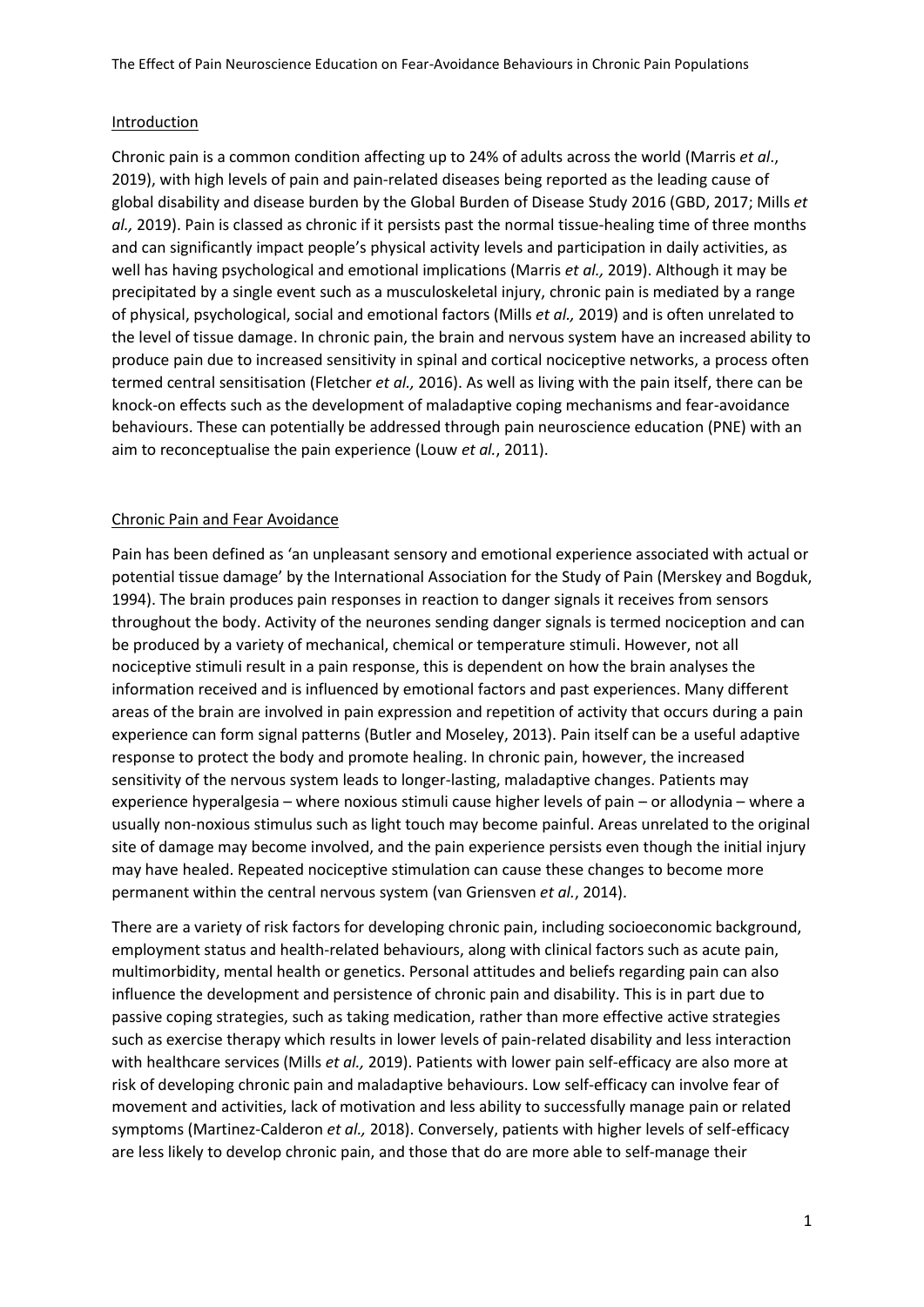condition. Self-efficacy can act as a mediator between pain and disability, leading to fear-avoidance behaviours through the maintenance of unhelpful pain beliefs (Karasawa *et al.*, 2019).

Fear-avoidance beliefs are strongly linked to the chronic pain experience. To avoid painful experiences or activities, patients may begin catastrophising about potential pain-provoking situations and falsely believe this pain to be causing further tissue damage. These fears can result in avoidance behaviours such as kinesiophobia and hypervigilance (Fletcher *et al.*, 2016: Gatchel *et al*., 2016). This irrational fear of movement creates a downward spiral of reduced physical activity and deconditioning, lowered mood and increased pain-related disability, which can then result in a worsened pain experience. This leads to even less participation and reduced quality of life (Zale and Ditre, 2015). This process is described in Vlaeyen's fear-avoidance model of pain (Vlaeyen and Linton, 2000), which incorporates physical, psychological and social components and describes catastrophising as exacerbating fear, whereas confrontation can reduce it (Wittink and Michel, 2002). This has potential as an area of intervention in chronic pain management. Methods to measure pain-related fear-avoidance have been developed, including the Tampa Scale of Kinesiophobia (TSK) and the Fear-Avoidance Beliefs Questionnaire (FABQ). However, these do not relate avoidance behaviours with fear of pain specifically. The Fear-Avoidance Components Scale (FACS) has been more recently developed to address this shortcoming, with clinically relevant levels designed to support healthcare professionals in assessing and treating fear avoidance and disability (Gatchel *et al*. 2016). Addressing psychosocial factors such as fear avoidance specifically, rather than taking a biomedical approach to pain management, can lead to reduced disability, improved mood and better quality of life (Zale and Ditre, 2015).

Previous chronic pain treatments have involved various approaches, including joint manipulation, acupuncture, general exercise and pharmacological intervention. However, these tend to focus on physical structures, and are often passive rather than involving the patient actively in their own pain management. They have been found to have small effect sizes and could be said to neglect important aspects of chronic pain conditions, including pain cognition, behaviours and understanding (Rabiei *et al*., 2020). Chronic pain is a complex condition resulting from combined biological, psychological and social factors and, as such, requires a more comprehensive approach to treatment than previously provided (Zale and Ditre, 2015). Healthcare has experienced a move away from a traditional biomedical approach towards a biopsychosocial model, requiring chronic pain management and interventions to follow suit (Rabiei *et al*., 2020). These must take account of the wide range of factors that may be maintaining a patient's pain experience and impacting their quality of life. It is likely that a more person-centred approach to working with chronic pain patients will improve the chance of successful outcomes and the patient experience (SIGN, 2019). Current guidelines for chronic pain management recommend multidisciplinary pain management programmes and psychological intervention alongside other forms of physical therapy and potential pharmacological treatment. Although education strategies can provide benefits to chronic pain patients, there is limited clinically significant evidence to support improvements in pain intensity and disability. However, improvements may be seen in attitudes towards pain after a combined PNE programme (NICE, 2021; SIGN, 2019).

# Pain Neuroscience Education

PNE is a cognition-based education intervention with a growing evidence base. It differs from other education models by focusing on the neurophysiology and neurobiology of pain along with contextual factors, rather than using biomechanical models (Louw *et al*., 2011). In doing so, it aims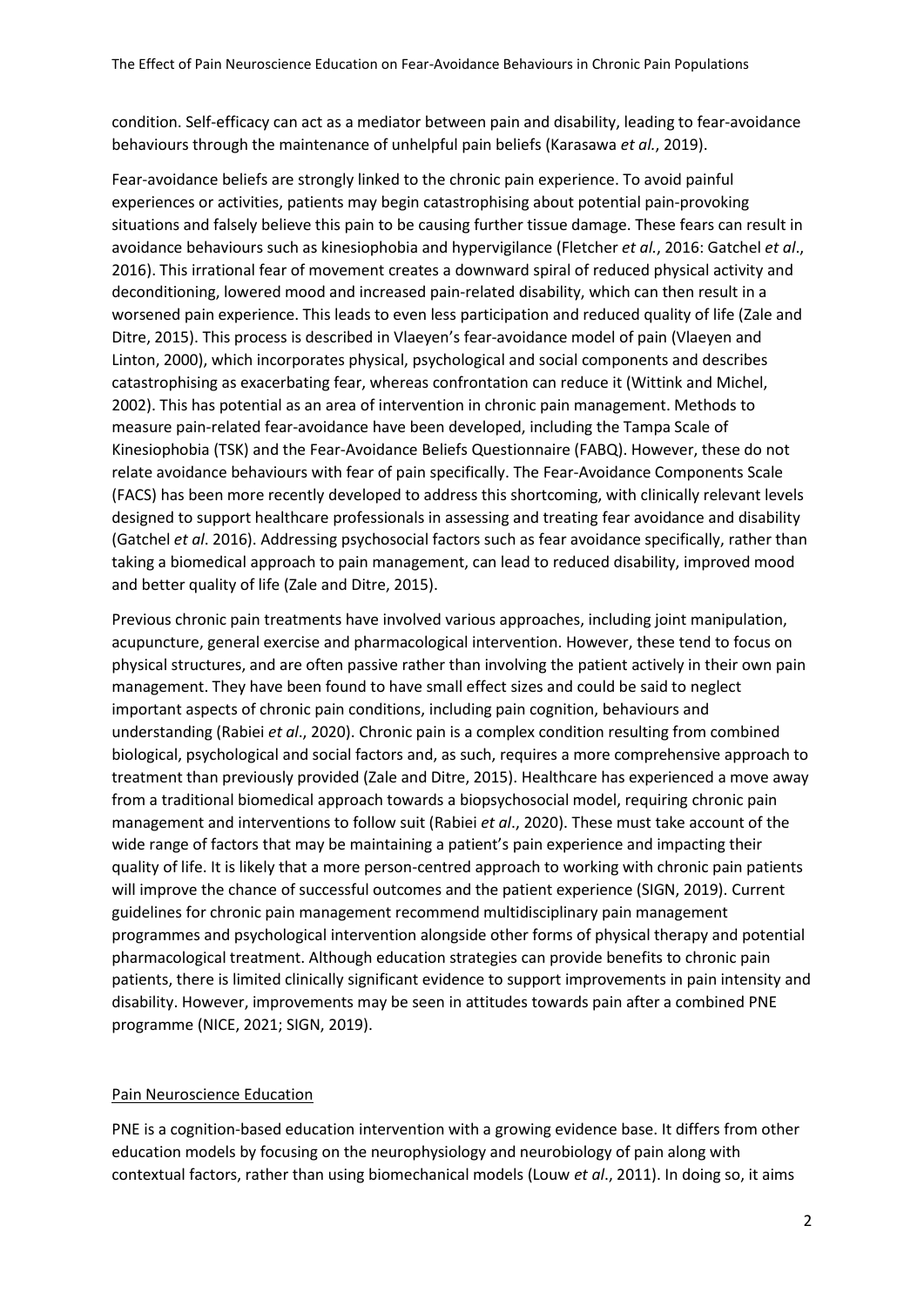to help patients view their pain as less threatening and develop more effect management strategies as a result (Watson *et al., 2019).* Previous educational strategies such as the back school approach tend to link pain to pathology and vulnerability of structures; however, this fails to address psychosocial barriers to rehabilitation (Moseley *et al.*, 2004). PNE also differs from alternative psychological therapies such as cognitive behavioural therapy (CBT) – which focuses on coping with the emotional response to pain (Marris *et al.*, 2019), and motivational interviewing – which is a more communicative approach encouraging patients to change behaviours by reducing uncertainty by providing information and support (Nijs *et al.*, 2020). Both approaches are widely accepted options in the treatment of chronic pain, and PNE also has the potential to be used in conjunction with these effectively.

The principle of "explaining pain" was first described by Moseley (2002) in a study investigating the effects of combined physiotherapy and education on lower back pain. This has led to the development of PNE as a more robust, structured intervention. Moseley *et al.* (2004) investigated this further by isolating the neurophysiology component of education. The information given in these education sessions was based on knowledge of pain neurophysiology from Wall and Melzack's *Textbook of Pain.* In a later systematic review evaluating the effectiveness of PNE, Louw *et al.* (2011) determined the common content of PNE sessions. These included pain neurophysiology, nociception and nociceptive pathways, neurons, synapses, action potential, spinal inhibition and facilitation, peripheral sensitisation, central sensitisation and neuroplasticity. There was no reference to anatomic models, and little discussion of emotional or behavioural aspects of pain in any session. Some of the studies reported using content from *Explain Pain* by Butler and Moseley to direct their sessions. PNE explores these areas using metaphors to help patients understand the processes behind their pain experience and reconceptualise their pain (Louw *et al.,* 2019). It is important that the reality of their experience is acknowledged, as a common misconception conveyed with pain education is that an individual's pain is "all in their head". This is not the case, and pain education should reassure patients that their experience of pain is real, even though the risk of tissue damage is not (Moseley and Butler, 2015).

Primary benefits of PNE are the reduction of fear-avoidance beliefs and behaviours and catastrophising. The maladaptive behaviours exhibited by many chronic pain sufferers stem from inaccurate knowledge and beliefs relating to pain, so by targeting these beliefs there is the potential to influence the behaviours as a result. Links have been found between increased knowledge of pain neurophysiology and reduced kinesiophobia and fear-avoidance beliefs. However, current evidence is less clear in relation to effects on pain and pain-related disability (Fletcher *et al.*, 2016; Watson *et al.*, 2019). Unlike other interventions such as pharmacological or manual therapies, PNE does not focus on pain reduction directly, though this may occur through reduced catastrophising and increased participation in other pain-influencing activities. For the most part though, the greater benefit seen through PNE is the improvements to a patient's quality of life. Watson *et al.* (2019) found that reductions in disability became progressively closer to clinical significance when measured in the medium term compared to short-term effects. This suggests that patients may take time to change their behaviour and engage more successfully with meaningful activities as they get better at managing their symptoms. Benefits may also be seen as kinesiophobia reduces and patients become more accepting of active treatments that promote recovery.

Some studies have investigated the use of PNE as a standalone intervention with varying results. While some have suggested it does lead to improvements in pain-related disability (Louw *et al.*, 2011; Fletcher *et al.*, 2016), others have been unable to show this with clinical significance and the benefits seem to be limited to altered beliefs and understanding, with some improvements to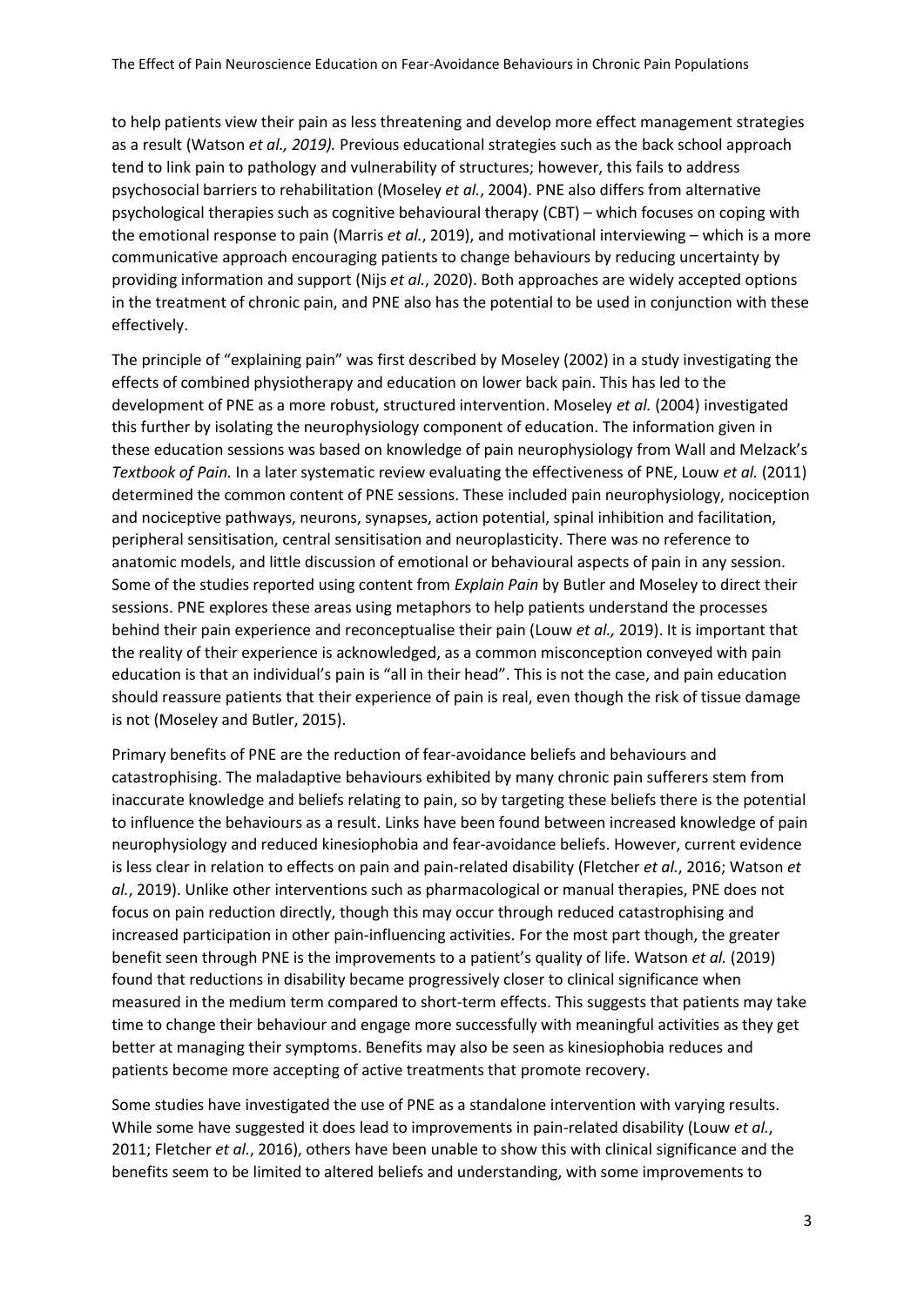participation (Moseley and Butler, 2015; Watson *et al.*, 2019). However, there is no harm from PNE interventions alone and these may still result in improved knowledge and understanding of pain, increased participation in other rehabilitative interventions, and reduced catastrophising and fear of pain. All of these can be considered benefits to a person showing maladaptive adaptations because of their pain experience (Moseley and Butler, 2015). Moseley and Butler (2015) highlight that 'explaining pain' was not initially intended as an individual treatment, and when combined with other biopsychosocial treatments it can offer clinically significant reductions in pain and disability.

PNE can be combined with a variety of different treatments. For example, PNE with cognitiontargeted motor control training has been found to be superior to traditional care – back and neck education and general exercise therapy - for improving pain cognition and function, and reducing chronic spinal pain (Malfliet *et al*., 2018a). PNE can also be combined with psychological interventions such as motivational interviewing to provide complementary components to an education session, potentially improving outcomes. This could provide a strong base to progress to more active but still biopsychosocially driven pain management strategies (Nijs *et al.*, 2020). Combining PNE with traditional physiotherapy interventions for chronic pain has been found to be superior at reducing pain and disability compared with physiotherapy alone, although the same review was unable to determine whether it was more effective than combined CBT and physiotherapy (Marris *et al*., 2020). Combining PNE with other interventions is in line with current best-practice guidance recommending multimodal approaches to management. This may indicate an important role for physiotherapists, as professionals with both knowledge of pain neurophysiology and a movement-based approach to interventions (Louw *et al*., 2011). And, importantly, the addition of PNE to a physiotherapy programme or other current practice is not shown to have any negative effects.

The results of PNE are also dependant on delivery and, again, the evidence-base varies on this. When comparing two studies providing PNE based on *Explain Pain* (Butler and Moseley, 2013), it was found to have benefits for pain and disability when delivered face-to-face, but to be largely ineffective when only written material was used (Wang *et al.*, 2021). In contrast, another study found that using a metaphor-based storybook as an educational tool does show improvements for pain catastrophising and could be an effective precursor to more active rehabilitation (Gallagher *et al.*, 2013). This implies that written material can be useful in pain education, but the presentation of this is important when engaging people to change their beliefs. People are more inclined to read a book of metaphors explaining pain concepts than they are to read a book providing behavioural advice (Moseley and Butler, 2015). Nijs *et al.* (2011) describe a process incorporating an initial education session, homework with an educational booklet, then a second follow-up session to consolidate and begin exploring more active patient management. The literature also describes both individual and group delivery formats, although there is little evidence to support one being superior to the other and they are sometimes used in combination (Wood and Hendrick, 2018).

It is also important to consider how ready an individual may be to accept the information given during a PNE session, and how ready they are to change their beliefs or behaviours regarding their pain. The process of changing maladaptive behaviours can be described by the transtheoretical model of behaviour change. This model consists of five stages: precontemplation – the individual has no intention to change behaviour; contemplation – they are aware of the problem; preparation – they intend to change their behaviour; action – they attempt to do so; and maintenance – consolidation of new behaviour and relapse prevention (Jensen *et al.*, 2000). Those in different stages may respond better to different interventions and determining where a patient lies in this model can help direct their treatment to what is most appropriate and useful for them. For example,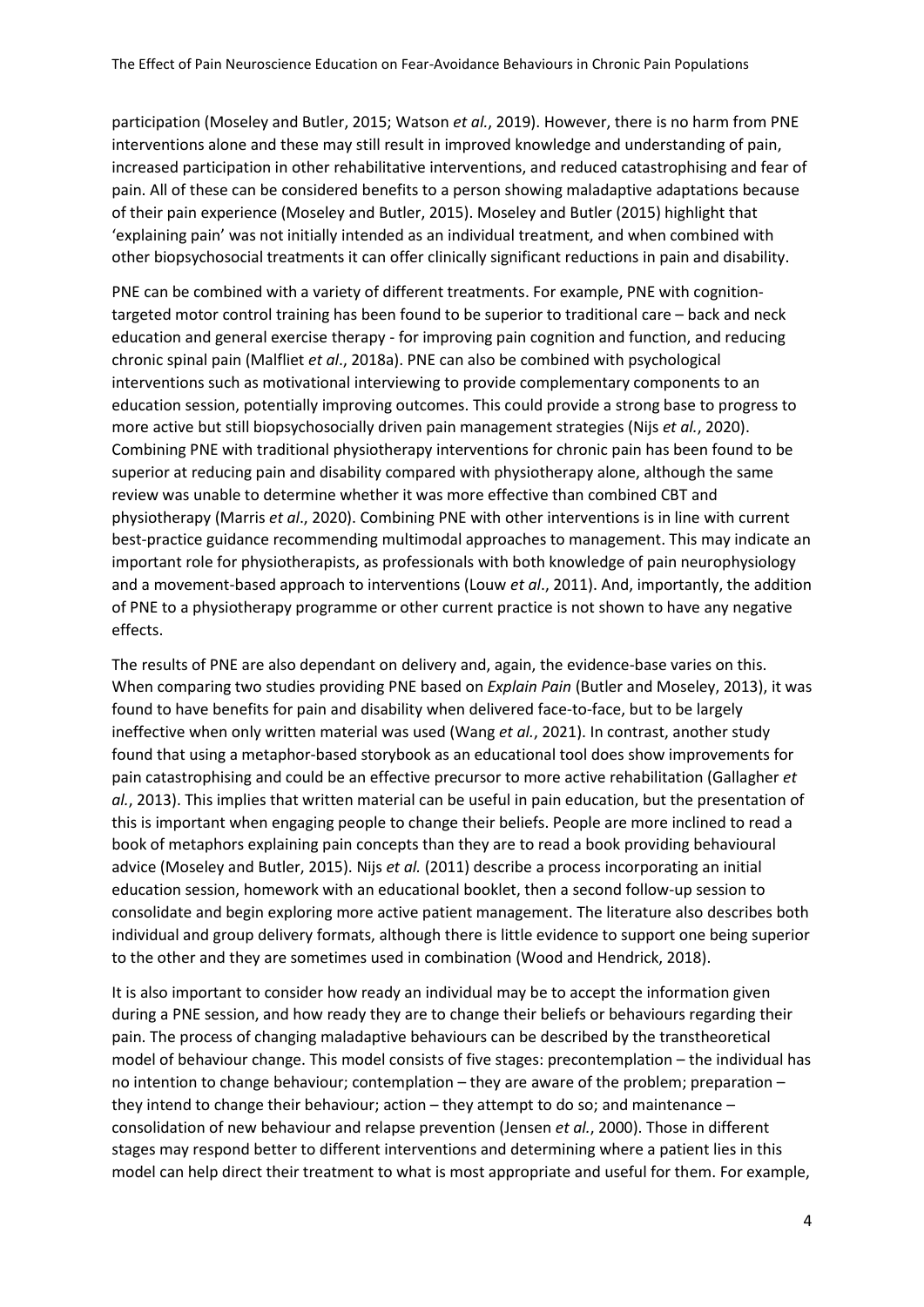someone in the precontemplation stage may believe their pain is a medical problem that needs 'fixed', and therefore have little motivation to actively engage with behavioural change (Dijkstra, 2005). The initial focus for such a person may therefore be developing their understanding of the pain process, rather than suggesting positive behavioural changes straight away and linking these to more active treatment. In this scenario PNE as an individual intervention could be clinically reasoned to be the most appropriate.

#### Looking Forward

A clear link is already established between chronic pain, fear-avoidance beliefs and behaviours and pain-related disability, and stronger evidence is emerging to support the use of PNE to manage these. Further research could consider the most effective delivery processes of PNE as there is currently little evidence to support either individual or group approaches (Wood and Hendrick, 2018). One study by Malfliet *et al*. (2018b) implemented a blended learning approach to PNE delivery, incorporating online and face-to-face learning, and was the first of its kind to do so. Further research evaluating this approach would be useful to determine benefits to time and costeffectiveness. Many studies consider the effects of PNE in the short and medium term, but less evidence exists to show the long-term outcomes. It would be useful to determine long-term effectiveness, whether benefits of the intervention are retained, and factors that influence this. Future research could also compare PNE combined with other interventions to guide development of optimal interventions and dosage. This can then be integrated in current guidelines (Watson *et al.*, 2019).

There is also scope for PNE to be used as a preventative measure, as well as an intervention for existing chronic pain. By recognising at-risk populations and educating them regarding the pain process, this can reduce the likelihood of them developing chronic pain (Louw *et al.*, 2011). For example, Goudman *et al.* (2019) discuss the use of PNE pre-operatively for patients undergoing lumbar radiculopathy surgery. By educating these at-risk patients before the surgery takes place, they have more accurate expectations of their symptoms post-surgery and are less likely to catastrophise both before and after their hospital admission. The central nervous system is therefore better able to recover along with the healing tissues, avoiding added stress components and maladaptive coping mechanisms (Goudman *et al.*, 2019). It is likely that PNE could have a strong role to play in preventing development of chronic pain following episodes of acute pain, providing another area for valuable future research (Moseley and Butler, 2015).

## Conclusion

Chronic pain is a widespread, complex condition that can significantly impact the quality of life of those experiencing it. This condition is influenced by a range of biopsychosocial factors and can lead to fear-avoidance beliefs and catastrophizing. This ultimately results in the development of maladaptive adaptations and fear-avoidance behaviours which create a downward spiral of pain and disability and can negatively impact rehabilitation. To manage the symptoms of chronic pain interventions must include strategies to target fear avoidance and misconceptions about pain. Although there are still many aspects requiring further research, this can be approached successfully using pain neuroscience education.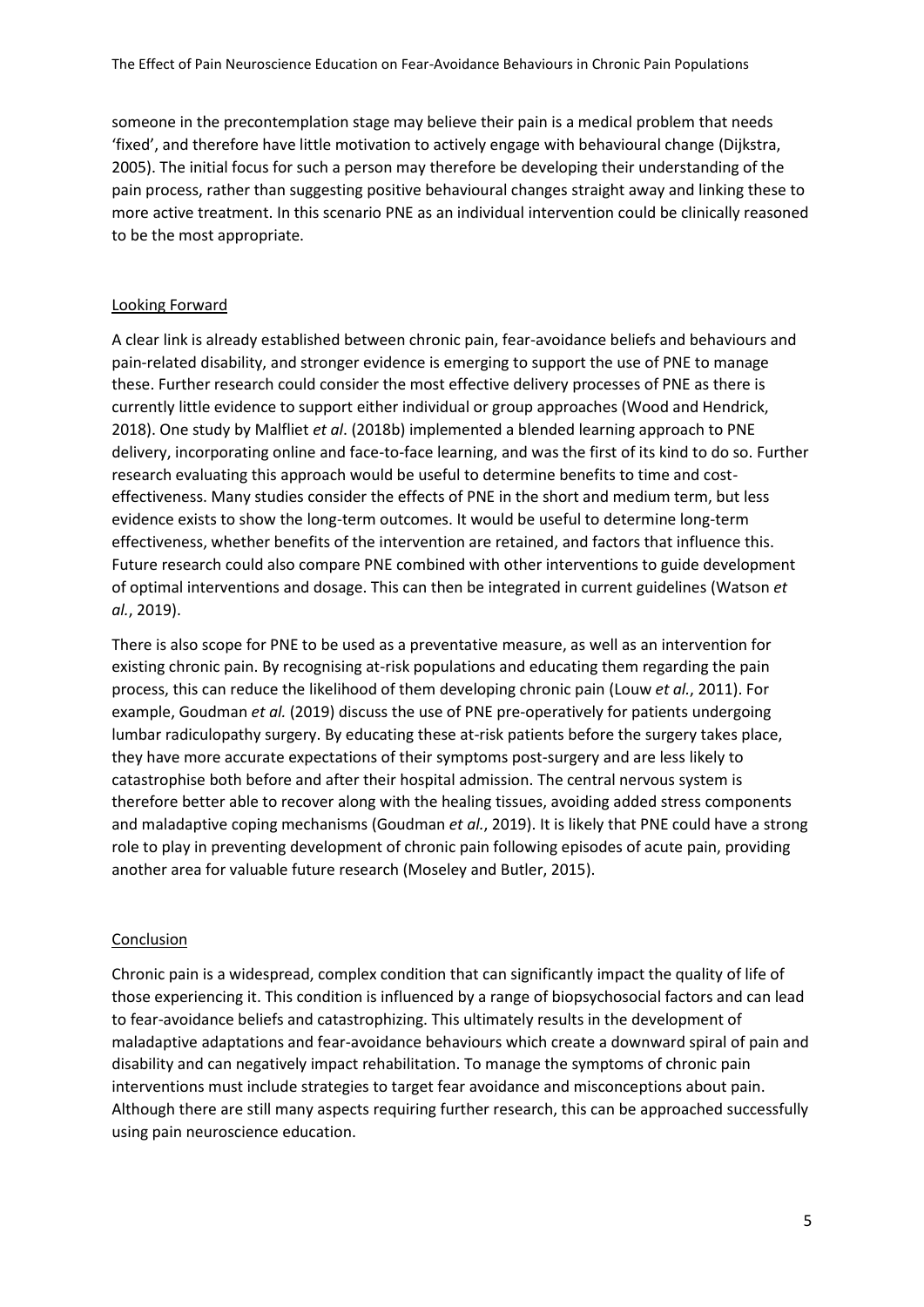## References

Butler, D. and Moseley, L. (2013) *Explain Pain*. 2<sup>nd</sup> edn. Adelaide: Noigroup Publications.

Dijkstra, A. (2005) 'The validity of the stages of change model in the adoption of the selfmanagement approach in chronic pain', *The Clinical Journal of Pain*, 21(1), pp. 27-37. doi: 10.1097/00002508-200501000-00004.

Fletcher, C., Bradnam, L. and Barr, C. (2016) 'The relationship between knowledge of pain neurophysiology and fear avoidance in people with chronic pain: a point in time, observational study', *Physiotherapy Theory and Practice,* 32(4), pp. 271-276. doi: 10.3109/09593985.2015.1138010.

Gallagher, L., McAuley, J. and Moseley, G.L. (2013) 'A randomized-controlled trial of using a book of metaphors to reconceptualize pain and decrease catastrophizing in people with chronic pain', *The Clinical Journal of Pain*, 29(1), pp. 20-25. doi: 10.1097/AJP.0b013e3182465cf7.

Gatchel, R.J., Neblett, R., Kishino, N. and Ray, C.T. (2016) 'Fear-avoidance beliefs and chronic pain', *Journal of Orthopaedic and Sports Physical Therapy,* 46(2), pp. 38-43. doi: 10.2519/jospt.2016.0601.

GBD 2016 Disease and Injury Incidence and Prevalence Collaborators (2017) 'Global, regional, and national incidence, prevalence, and years lived with disability for 328 diseases and injuries for 195 countries, 1990-2016: a systematic analysis for the Global Burden of Disease Study 2016', *Lancet*, 390(10100), p. 1211–1259. doi: 10.1016/S0140-6736(17)32154-2.

Goudman, L., Huysmans, E., Ickmans, K., Nijs, J., Moens, M., Putman, K., Buyl, R., Louw, A., Logghe, T. and Coppieters, I. (2019) 'A Modern Pain Neuroscience Approach in Patients Undergoing Surgery for Lumbar Radiculopathy: A Clinical Perspective', *Physical Therapy and Rehabilitation Journal*, 99(7), pp.933-945. doi: 10.1093/ptj/pzz053.

Jensen, M.P., Nielson, W.R., Romano, J.M., Hill, M.L. and Turner, J.A. (2000) 'Further evaluation of the pain stages of change questionnaire: is the transtheoretical model of change useful for patients with chronic pain?', *Pain*, 86(3), pp. 255-264. doi: 10.1016/S0304-3959(00)00257-8.

Karasawa, Y., Yamada, K., Iseki, M., Yamaguchi, M., Murakami, Y., Tamagawa, T., Kadowaki, F., Hamaoka, S., Ishii, T., Kawai, A., Shinohara, H., Yamaguchi, K. and Inada, E. (2019) 'Association between change in self-efficacy and reduction in disability among patients with chronic pain', *PLoS ONE*, 14(4), e.0215404. doi: 10.1371/journal.pone.0215404.

Louw, A. (2019) 'Pain neuroscience education: which pain neuroscience education metaphor worked best?', *South African Journal of Physiotherapy*,75(1), pp.1329. doi: 10.4102/sajp.v75i1.1329.

Louw, A., Diener, I., Butler, D.S. and Puentedura, E.J. (2011) 'The effect of neuroscience education on pain, disability, anxiety, and stress in chronic musculoskeletal pain'. *Archives of Physical Medicine and Rehabilitation*, 92(12), pp. 2041–2056. doi: 10.1016/j.apmr.2011.07.198.

Malfliet, A., Kregel, J., Coppieters, I., De Pauw, R., Meeus, M., Roussel, N., Cagnie, B., Danneels, L. and Nijs, J. (2018a) 'Effect of pain neuroscience education combined with cognition-targeted motor control training on chronic spinal pain: a randomized clinical trial', *JAMA Neurology*,75(7), p. 808– 817. doi: 10.1001/jamaneurol.2018.0492.

Malfliet, A., Kregel, J., Meeus, M., Roussel, N., Danneels, L., Cagnie, B., Dolphens, M. and Nijs, J. (2018b) 'Blended-learning pain neuroscience education for people with chronic spinal pain: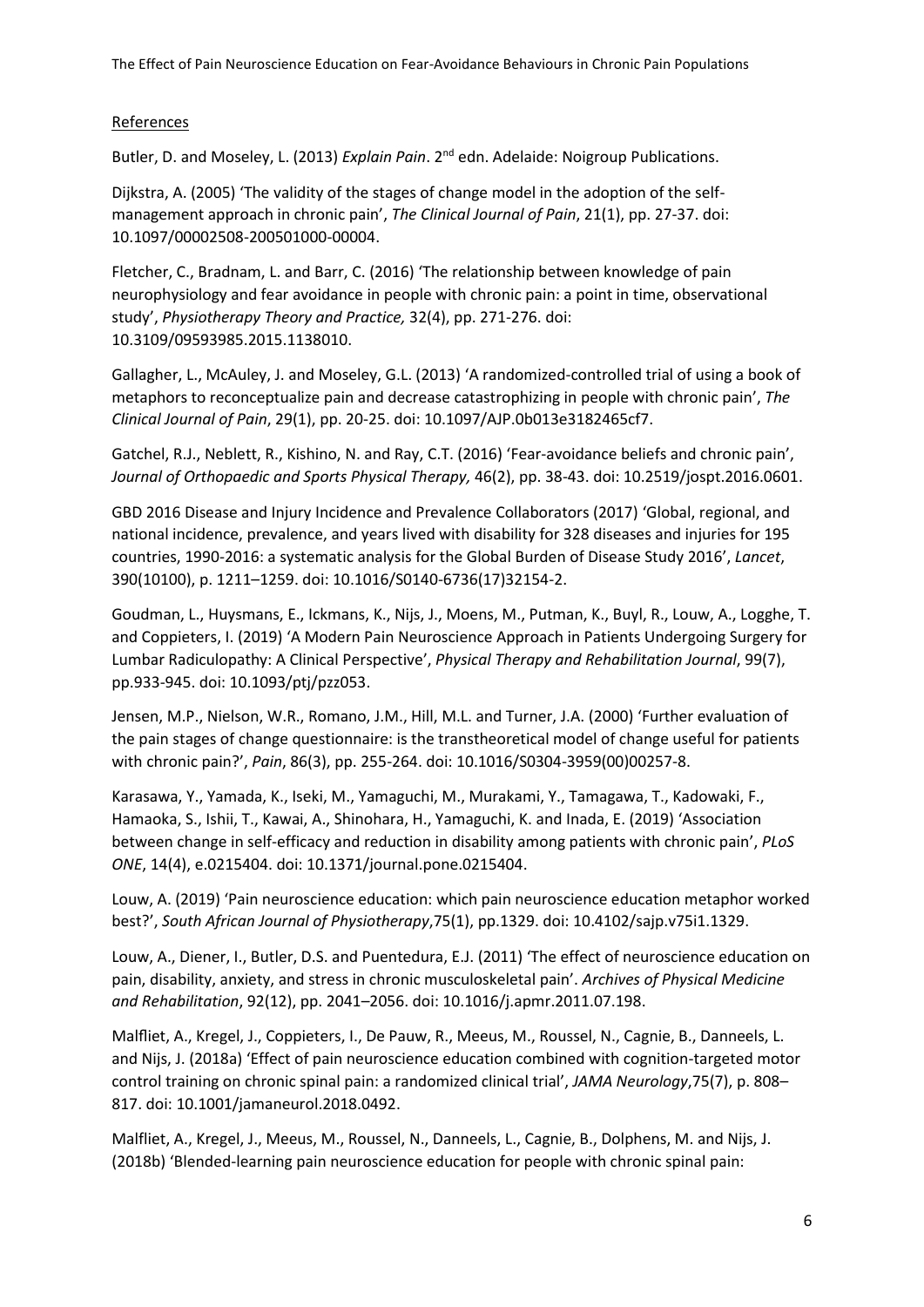randomized controlled multicenter trial', *Physical Therapy and Rehabilitation Journal,* 98(5), pp. 357- 368. doi: 10.1093/ptj/pzx092.

Marris, D., Theophanous, K., Cabezon, P., Dunlap, Z. and Donaldson, M. (2021) 'The impact of combining pain education strategies with physical therapy interventions for patients with chronic pain: a systematic review and meta-analysis of randomized controlled trials', *Physiotherapy Theory and Practice*, 37(4), pp. 461-472. doi: 10.1080/09593985.2019.1633714.

Martinez-Calderon, J., Zamora-Campos, C., Navarro-Ledesma, S. and Luque-Suarez, A. (2018) 'The role of self-efficacy on the prognosis of chronic musculoskeletal pain: a systematic review', *The Journal of Pain*, 19(1), pp. 10-34. doi: 10.1016/j.jpain.2017.08.008.

Merskey, H. and Bogduk, N. (1994) *Classification of chronic pain: definitions of chronic pain*  syndromes and definition of pain terms. 2<sup>nd</sup> edn. Available at: https://www.iasppain.org/publications/free-ebooks/classification-of-chronic-pain-second-edition-revised/ (Accessed: 13 December 2021).

Mills, S.E.E., Nicolson, K.P. and Smith, B.H. (2019) 'Chronic pain: a review of its epidemiology and associated factors in population-based studies', *British Journal of Anaesthesia*, 123(2), p. e273-283. doi: 10.1016/j.bja.2019.03.023.

Moseley, G.L. (2002) 'Combined physiotherapy and education is efficacious for chronic low back pain', *Australian Journal of Physiotherapy*, 48(4), pp. 297–302. doi: 10.1016/S0004-9514(14)60169-0.

Moseley, G. L. and Butler, D. S. (2015). 'Fifteen Years of Explaining Pain: The Past, Present, and Future', *The Journal of Pain*, 16(9), pp. 807-813. doi: 10.1016/j.jpain.2015.05.005.

Moseley, G.L., Nicholas, M.K. and Hodges, P.W. (2004) 'A randomized controlled trial of intensive neurophysiology education in chronic low back pain', *The Clinical Journal of Pain*, 20(5), pp. 324–330. doi: 10.1097/00002508-200409000-00007.

NICE (2021) *Chronic pain (primary and secondary) in over 16s: assessment of all chronic pain and management of chronic primary pain.* NG193. Available at: <https://www.nice.org.uk/guidance/NG193> (Accessed: 13 December 2021).

Nijs, J., van Wilgen, C.P., van Oosterwijck, J., van Ittersum, M. and Meeus, M. (2011) 'How to explain central sensitization to patients with 'unexplained' chronic musculoskeletal pain: practice guidelines', *Manual Therapy*, 16(5), p. 413-418. doi: 10.1016/j.math.2011.04.005.

Nijs, J., Wijma, A.J., Willaert, W., Huysmans, E., Mintken, P., Smeets, R., Goossens, M., van Wilgen, C.P., Van Bogaert, W., Louw, A., Cleland, J. and Donaldson, M. (2020) 'Integrating Motivational Interviewing in Pain Neuroscience Education for People With Chronic Pain: A Practical Guide for Clinicians', *Physical Therapy*, 100(5), pp. 846-859. doi: 10.1093/ptj/pzaa021.

Rabiei, P., Sheikhi, B. and Letafatkar, A. (2020) 'Comparing pain neuroscience education followed by motor control exercises with group-based exercises for chronic low back pain: a randomized controlled trial', *Pain Practice*, 21(3), pp. 333-342. doi: 10.1111/papr.12963.

SIGN (2019) *Management of chronic pain*. SIGN 136. Available at: [https://www.sign.ac.uk/our](https://www.sign.ac.uk/our-guidelines/management-of-chronic-pain/)[guidelines/management-of-chronic-pain/](https://www.sign.ac.uk/our-guidelines/management-of-chronic-pain/) (Accessed: 13 December 2021).

van Griensven, H., Strong, J. and Unruh, A.M. (2014) *Pain: a textbook for health professionals*. 2<sup>nd</sup> edn. Edinburgh: Churchill Livingstone.